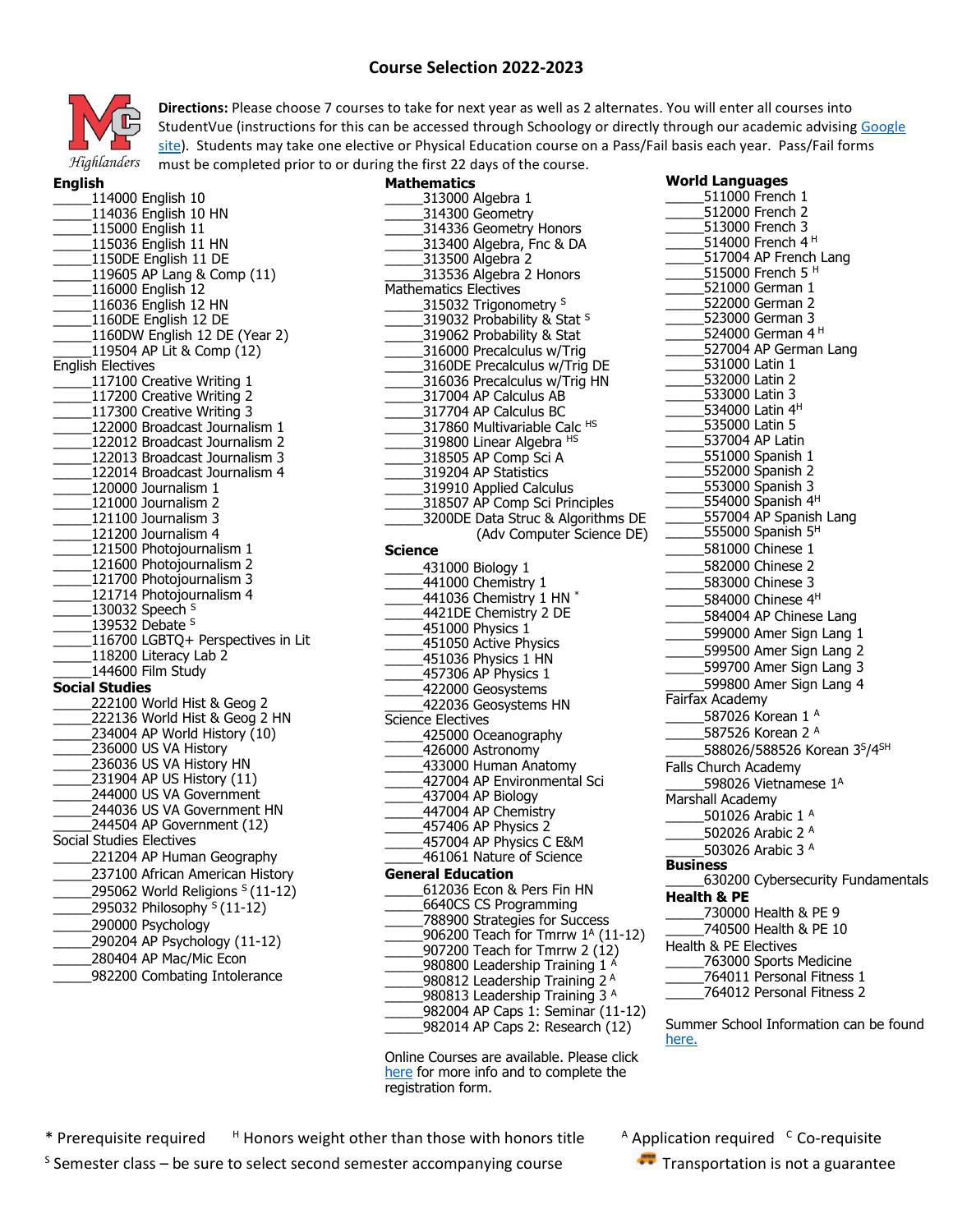

#### **Family & Consumer Sciences** \_\_\_\_\_822900 Nutrition and Wellness

\_\_\_\_\_\_8285DE EarlyChild Career1 (2 cr)<sup>A</sup> \_\_\_\_\_\_8286DE EarlyChild Career2 (2 cr)<sup>A</sup>

### **Marketing**

| 812000 Marketing 1            |
|-------------------------------|
| 813000 Advanced Marketing *   |
| 813500 Global Marketing       |
| 814000 Fashion Marketing      |
| 817500 Sports & Ent Mktg      |
| 817700 Sports & Ent Mgmt *    |
| 9093DE Entrepreneurship 1 DEA |

### **Technology Education**

| 840300 STEM Design                       |  |
|------------------------------------------|--|
| 845060 STEM Engineering <sup>H</sup>     |  |
| 841360 STEM Adv Elec & Rob <sup>H</sup>  |  |
| 845360 STEM Adv Engineering <sup>H</sup> |  |

## **Chantilly Academy**

| 808827 Veterinary Science 1            |
|----------------------------------------|
| 808927 Veterinary Science 2            |
| 867626 Auto Collision 1 A              |
| 316326 Engineering Math A              |
| 791311 Air Force JROTC 1A              |
| 791611 Air Force JROTC 2 A             |
| 860127 Carpentry 1 <sup>A</sup> (1 cr) |
| 860227 Carpentry 2A                    |
| 907226 Teachers for Tmrw 2             |
| 842326 Geographic Info Systems         |
| 870527 Firefighting 1 A                |
| 870627 Firefighting 2 A                |

## **Plum Center**

 $\_$ 835526 Intro to Nursing 1<sup>AS</sup> \_835626 Intro to Nursing 2<sup>AS</sup> \_\_\_\_\_830327 Patient Care Tech \_\_\_\_\_835723 Practical Nursing 1 \_835829 Practical Nursing 2<sup>AS</sup>

### **Spring Village Job Site**

\_860125 Construction Tech1 A 860225 Construction Tech2 A

# **Falls Church Academy**

| 830527 Pharm Tech 1 AS                  |
|-----------------------------------------|
| 830627 Pharm Tech 2 <sup>AS</sup> (2cr) |
| 832827 Dental Careers 1 A               |
| 832927 Dental Careers 2 A               |
| 833326 Emerg Med Tech 1 AS              |
| 833426 Emerg Med Tech 2 A               |
| 833827 Health Informatics A             |
| 834460 Biotech Foundations A            |
| 834526 Medical Asst 1 AS                |
| 834626 Medical Asst 2 <sup>AS</sup>     |
| 838826 Med Billing/Coding 1             |
| 838926 Med Billing/Coding 2 AH          |
| 830226 Exploring Health Sci AS          |
| 838326 Exploring Lang Med AS            |
| 823426 Intro to ECC (1cr)               |
|                                         |

# **Course Selection 2021-2022**

### **Fine Arts: Music**

| 922604 AP Music Theory        |
|-------------------------------|
| 923315 Concert Band           |
| 923316 Wind Ensemble          |
| 923415 Class Percussion       |
| 923416 Symphonic Band         |
| 923815 Concert Orchestra      |
| 923915 Symphonic Orchestra    |
| 923916 Philharmonic Orchestra |
| 923917 Sinfonia Orchestra     |
| 924015 Jazz Ensemble C        |
| 924515 Guitar 1               |
| 924516 Guitar 2               |
| 924517 Guitar 3               |
| 928516 Soprano/Alto Choir     |
| 928517 Tenor/Bass Choir       |
| 928015 Madrigals C            |
| 928916 Armonia                |

#### **Fine Arts: Theatre Arts**

| 141000 Theatre Arts 1 |
|-----------------------|
| 142000 Theatre Arts 2 |
| 143000 Theatre Arts 3 |
| 144000 Theatre Arts 4 |
| 143511 Tech Theatre 1 |
| 143512 Tech Theatre 2 |
| 143513 Tech Theatre 3 |
| 143514 Tech Theatre 4 |
|                       |

### **Fine Arts: Visual Arts**

### **Marshall Academy**

| 827527 Culinary Arts 1 (2 cr) A              |
|----------------------------------------------|
| 827627 Culinary Arts 2 (2 cr) A*             |
| 827426 Culinary Operations                   |
| 827926 Pastry Arts                           |
| 850626 Auto Technology 1 (1cr)               |
| 850727 Auto Technology 2 (2cr) <sup>A*</sup> |
| 850827 Auto Technology 3 (2cr) <sup>A*</sup> |
| 874528 Cosmetology 1 (3cr) A                 |
| 874628 Cosmetology 2 (3cr) A*                |
| 630426 Cyber: Network Admin1 AS              |
| 630626 Cyber: Network Admin2 AS              |
| 863026 Cyber: Security+ Cap A*               |
| 854232 Cyber: Cisco 1A AS                    |
| 854332 Cyber: Cisco 1BAS                     |
| 854432 Cyber: Cisco 2A AS                    |

## **Marshall Academy (cont)**

## **Fairfax Academy**

| 143026 Music Thtre Wkshp A (1cr)             |
|----------------------------------------------|
| 143027 Music Thtre Wkshp A (2cr)             |
| 144026 Acting Methods A (1cr)                |
| 144027 Adv Acting Methods <sup>A</sup> (2cr) |
| 145027 Adv Musical Theatre A (2cr)           |
| 812526 Social Media Marketing A              |
| 828027 Fashion Careers 1 A (2cr)             |
| 828127 Fashion Careers 2 A (2cr)             |
| 860726 Prof Photo Studio 1 A (1cr)           |
| 860827 Prof Photo Studio 2 A (2cr)           |
| 868826 TV & Media Prod 1 <sup>A</sup> (1cr)  |
| 868927 TV & Media Prod 2 <sup>A</sup> (2cr)  |
| 869027 TV & Media Prod 3 <sup>A</sup> (2cr)  |
| 922527 Music/Comp Tch 1 AH (2cr)             |
| 922627 Music/Comp Tch 2 <sup>AH</sup> (2cr)  |
| 931126 Academy Dance 1 A                     |
| 931326 Academy Dance 2 A                     |
| 931527 Academy Dance 3 A (2cr)               |
| 931927 Academy Dance 4 A (2cr)               |
| 932126 Broadway Dance A                      |
| 932326 Hip Hop Dance A                       |
|                                              |

\* Prerequisite required H Honors weight other than those with honors title

<sup>s</sup> Semester class – be sure to select second semester accompanying course **The Communisty of Transportation is not a guarantee** 

 $A$  Application required  $C$  Co-requisite